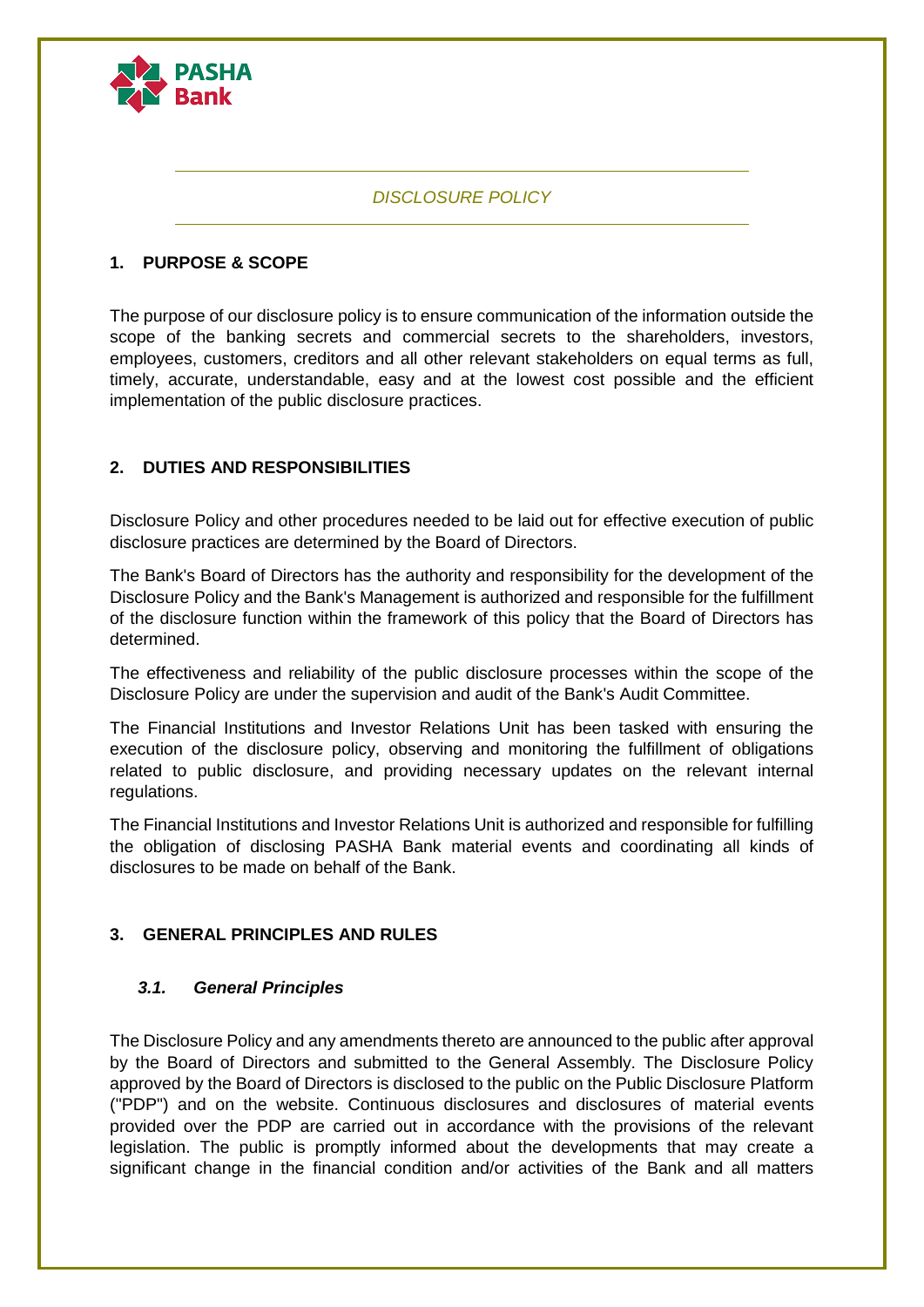

determined by the legislation. The information falling within the scope of banking secrets, trade secrets, and customer secrets cannot be disclosed.

In all matters that require disclosure in accordance with the capital markets legislation, when there is a need to disclose an information that has not been previously disclosed to the public in response to questions directed at the Bank by the shareholders and other stakeholders in all matters, the matter is assessed within the scope of the Bank's disclosure policy, under the coordination of the Deputy General Manager in charge of Investor Relations, by a working group consisting of the managers of the Financial Institutions and Investor Relations, Financial Planning and Control, Corporate Governance and Secretariat, and Legal. The questions directed at our Bank and all disclosures in this context are disclosed to the public after they have been approved by the working group referred to.

The issues that could have an impact on the value, price of debt instruments issued by the Bank or on the investors' decisions, even though they have not emerged as a result of the bank's activities or under the Bank's control of the Bank, are considered to be insider information.

### *3.2. Public Disclosure Methods and Tools*

Without prejudice to the provisions of the Banking Law, Capital Markets Legislation, Istanbul Stock Exchange regulations, and the Turkish Commercial Law (TCL), the basic public disclosure methods and instruments to be used by the Bank are given below;

- Public disclosures of material event and company general information form announced on the PDP
- Financial statements and footnotes, independent audit report, statements and interim activity reports, and annual activity report that are published on the PDP periodically,
- Corporate Website, (www.pashabank.com.tr),
- Announcement texts and public disclosure forms that must be prepared in accordance with CMB regulations,
- Press releases made through press and visual media,
- Information / promotional meetings and presentations,
- Notifications and announcements made through the Turkish Trade Registry Gazette and daily newspapers (signature authorities and circulars, general assembly call, decision etc.),
- Disclosures made over such communication methods and tools such as telephone, electronic mail, etc.

# *3.2.1. Public Disclosures of Material Event*

Public disclosures of material event that should be made within the scope of the CMB legislation are transmitted to the PDP (www.kap.gov.tr), which was created for the purpose of informing the public within the due time.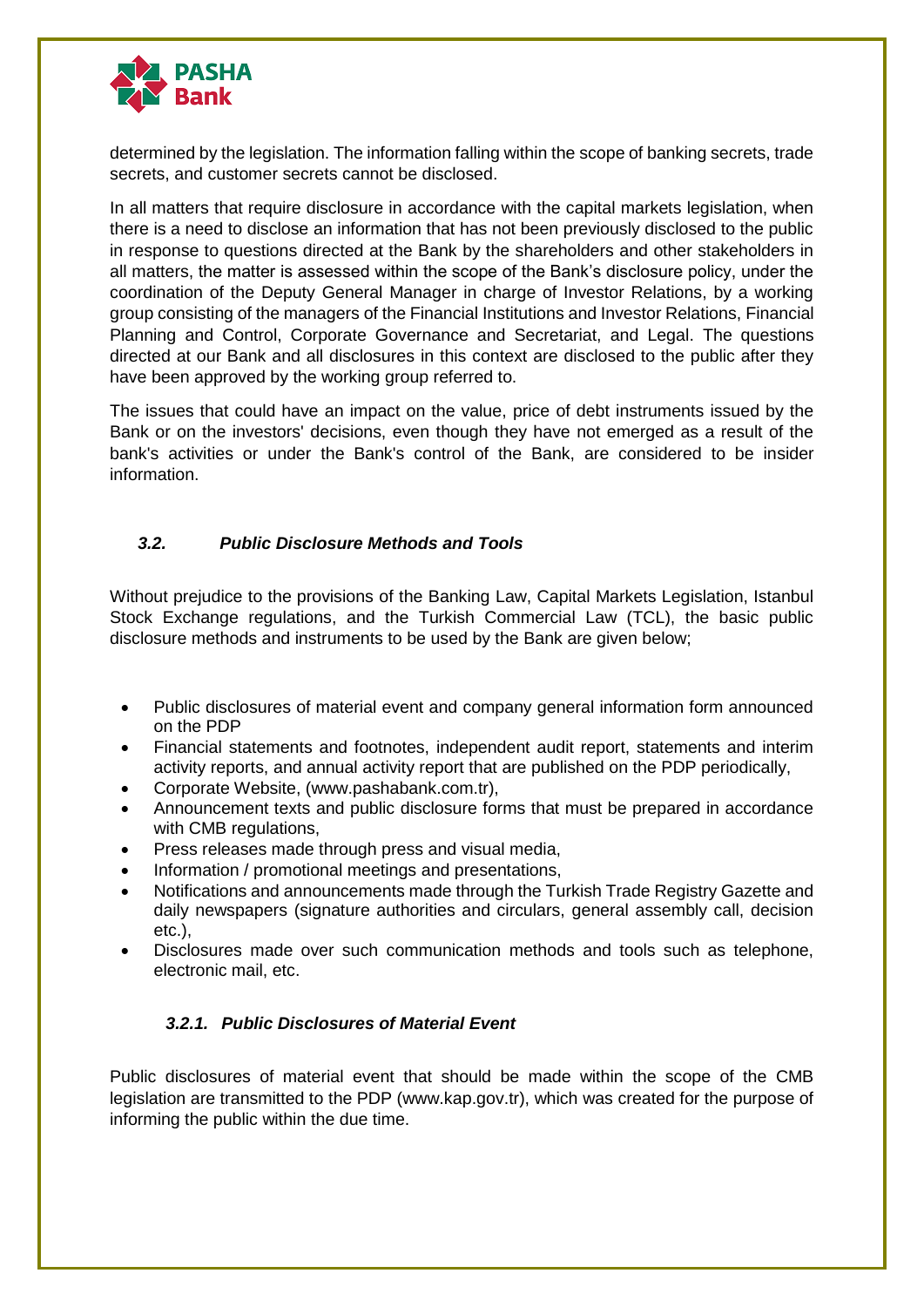

Public disclosures of material event are prepared by the Financial Institutions and Investor Relations Unit and are signed by the responsible managers who have signing authority and have been authorized by the Bank's Senior Management in accordance with the provisions of the legislation and announced to the public on the PDP.

The Financial Institutions and Investor Relations Unit takes the necessary action for the announcement on the PDP of the following matters that are obligatory to be made public in the framework of the provisions of the Communiqué on Special Cases and to make the necessary updates within two business days at the latest when there is a change in this information.

- Decisions taken by the General Assembly regarding profit distribution,
- Agenda and minutes of the General Assembly meeting, and if the General Assembly meeting cannot be held, the reasons thereof,
- Decision taken by authorized body regarding capital increase or decrease, merger, split-up or change of kind, and completion of these processes,
- Decision taken by the authorised body to obtain issue ceiling regarding the issuance of capital market instruments,
- Issue process, events of default and redemption in principal, interest or coupon payments to be applicable to each tenor to be realized within the scope of the issue ceiling,
- Any changes that may effect the rights of investors as a result of change of conditions determined at the stage of issuing the capital market instrument,
- Use of conversion or exchange rights relating to the capital market instrument,
- Ratings on the capital market instrument and changes in the related notes,
- Guarantees and collaterals regarding the capital market instrument and the changes therein,
- Developments and events that occur in the financial condition and/or activities of the issuer or the fund user which may negatively affect the fulfillment of obligations of the issuer to the owners of the capital market instrument issued by the issuer,
- Buy-back from the related parties of capital market instruments other than the shares issued.

Employees of the Bank who have access to internal information are informed about their responsibilities arising from the relevant legislation in order to ensure confidentiality until the public disclosure of special cases. The provisions of the applicable legislation are complied with in the agreements made with the persons and institutions that may have access to insider information due to their provision of a certain service to the Bank.

The Bank strictly observes its legal obligation to keep bank and customer secrets and not to disclose them to persons other than the authorities that have been clearly authorized by the law in accordance with the Banking Law No. 5411 and the related legislation. This obligation applies not only to the employees of the Bank but also to the organizations and their employees from whom the Bank receives support services.

In the event of the necessity arising to make a disclosure within the scope of the legislation related to the public disclosure of special cases, the disclosure on the relevant issue is made by the Financial Institutions and Investor Relations Unit by compiling the necessary information from the related units.

While making a statement regarding the news and rumors that appear in the press and media but do not give rise to the obligation to make public disclosures of material event under the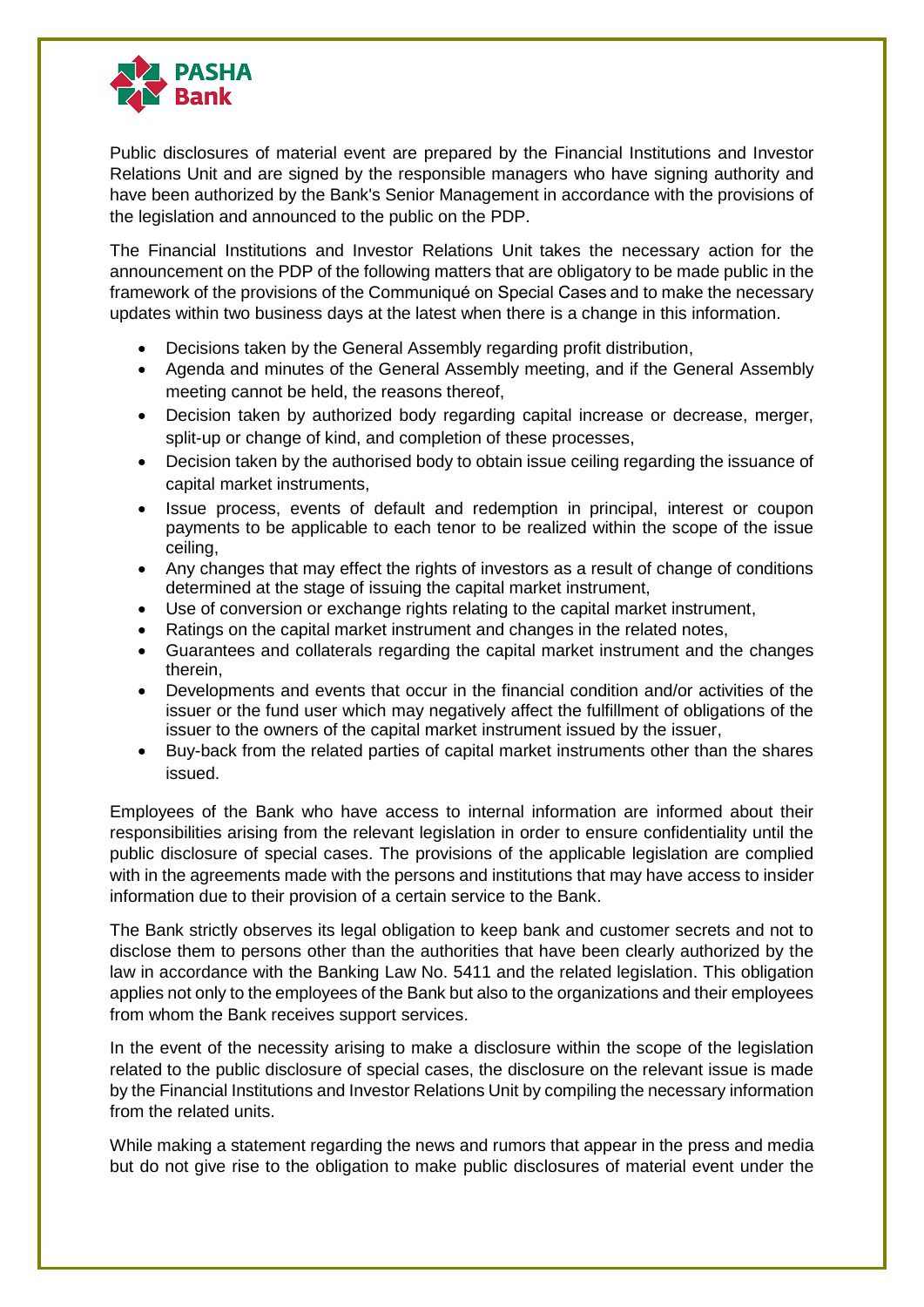

relevant legislation, the method and content of the disclosure are determined by taking into account such factors as the nature of the news, the extent of the audience that the press and media have reached, and whether the news affected the reputation of the Bank. In cases where statements have been made about such news and rumors, If the content of the statement contains an element that gives rise to the necessity of public disclosure, a public disclosure of material event is also made on the issue in line with the relevant legislative provisions.

Public disclosures of material event are made to the extent that would help investors make decisions and in a manner that is timely, accurate, complete, direct, understandable and sufficient and that will not cause investors to misjudge.

Public disclosures of material event are not used for the purposes of marketing the Bank's activities and advertisement.

Public disclosures of material event made by our Bank can also be sent directly via electronic mail to the stakeholders that made an additional request by transmitting their contact information to our Bank via our website and other means of communication.

### *3.2.2. Disclosure to the Public of Financial Statements, Interim and Year-End Financial Reports*

The financial information of the Bank as of quarterly periods and end of the year are prepared and independently audited as consolidated and non-consolidated financial statements and footnotes that are issued in accordance with the provisions of "the Regulation on the Procedures and Principles for the Bank's Accounting Applications and Retaining Documents" published by BRSA, Turkish Accounting Standards, Turkish Financial Reporting Standards, and their annexes and commentaries. The annual financial statements are disclosed to the public after full independent auditing and the quarterly financial statements are disclosed after limited independent auditing within the periods stipulated by BRSA and CMB. Financial statements and footnotes are submitted to the Board of Directors for approval together with the consenting view obtained from the Audit Committee under the BRSA and CMB regulations before they are disclosed to the public. Once the declaration of liability has been signed, the financial report containing the independent audit report, financial statements, footnotes thereof, and interim activity report is disclosed to the public through transmission to the Central Registry Agency (Public Disclosure Platform). In addition, it is transmitted to the CBT, BRSA and BAT and published on the Bank's website within the prescribed legal periods.

Financial statements and footnotes are signed by the Chairman of the Board of Directors, Members of the Audit Committee, General Manager, the Deputy General Manager in charge of financial reporting and the relevant Unit Manager with a statement of accuracy before the disclosure of they are disclosed to the public.

The financial statements prepared pursant to the international financial reporting standarts together with independent auditor's review report on a semi-annual basis are disclosed on the Bank's website.

In each quarter, an information note prepared for the purpose of evaluating the results of that period together with the financial reports is announced to the public via the website.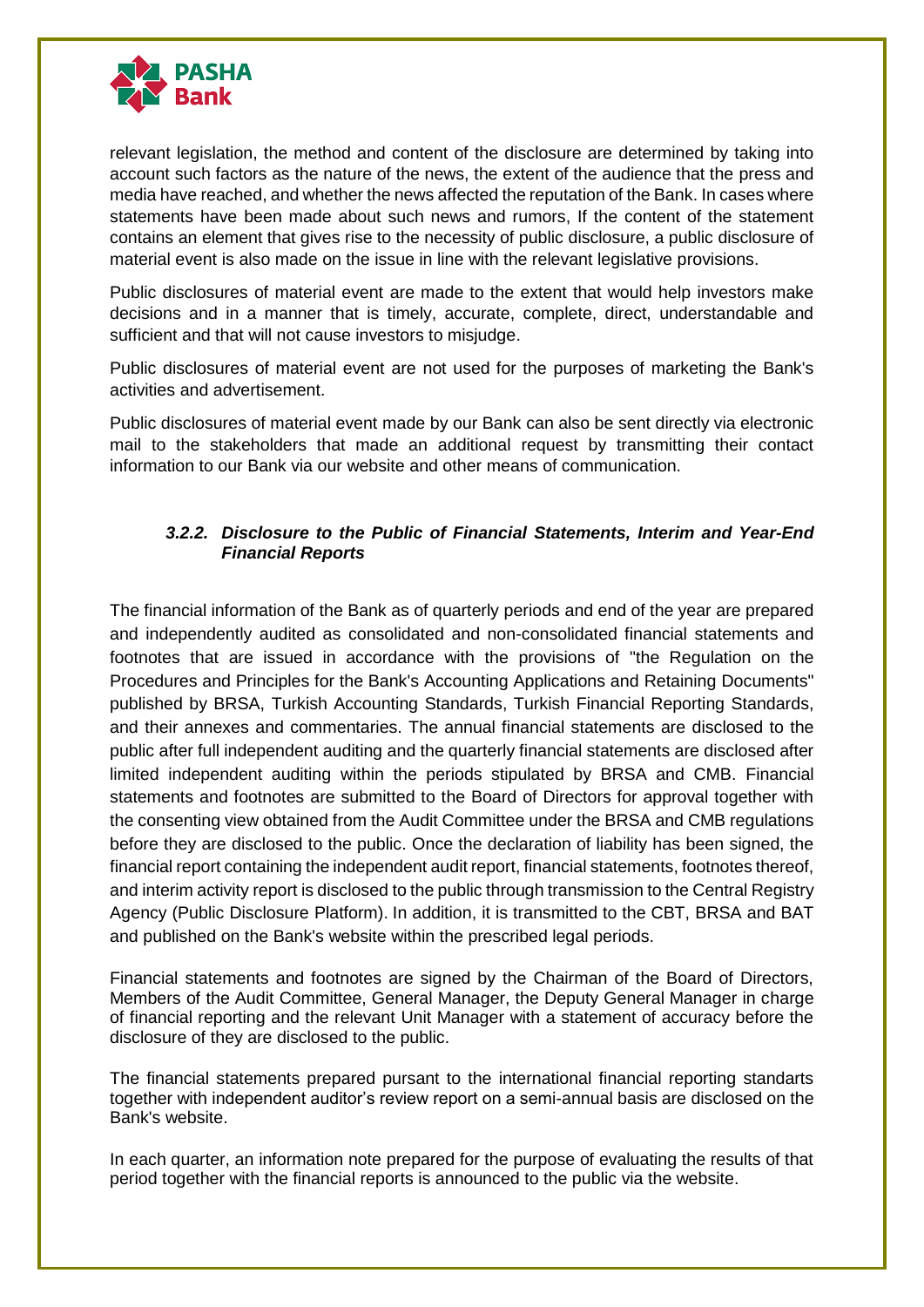

# *3.2.3. Disclosure of the Activity Report to the Public*

The annual activity report is prepared in accordance with the "Regulation on Procedures and Principles for Preparing and Issuing Annual Report by Banks" prepared by the BRSA and the CMB's Corporate Governance Principles. It is approved by the Board of Directors and disclosed to the public via the Bank's website (www.pashabank.com) and the Public Disclosure Platform (PDP).

Interim activity report is disclosed to the public together with the quarterly financial statements that are subjected to independent limited auditing and released on the Bank's corporate website within the financial report related to the period.

The printed copies of the annual activity reports issued in Turkish and English can be obtained from the Corporate Communications and Investor Relations Units.

### *3.2.4. Corporate Website*

The management of Bank's corporate website at the address of [www.pashabank.com.tr.](http://www.pashabank.com.tr/) in terms of content and visual is undertaken by the coordination of Corporate Communications Unit and Change & Project Management Unit.

Our bank's corporate website is managed in accordance with the procedures and principles contained in the "Website Management Procedure", structured accordingly, the work on the development of the site and the updating of the existing contents is continuously carried out In this context, obligations related to the posting on the website of the content that has been prepared in accordance with the purposes of the legislation are met in a way to comply with the minimum periods laid down by the legislation.

The content of the Internet site is created in a manner to allow all stakeholders to access the information quickly and easily and to cover the different information that they may benefit from.

Access is provided through the corporate website to all disclosures made by the Bank to the public.

Public disclosures of material event are announced on the Bank's website within the next business day at the latest after the public disclosure and these disclosures are kept available for access on the website for five years.

All measures regarding the security of the corporate website are taken. The website is organized in Turkish and English in the content and manner stipulated by the CMB's corporate governance principles. The announcement regarding the general assembly meetings to be held, information document about the agenda items, other information, documents and reports on the agenda items, and information about the methods of attending the general assembly are in particular included under a separate section prepared for corporate governance on the website.

There is a separate section devoted to investor relations on the website, the contents of which are created by the Investor Relations Unit. This section, which includes presentations prepared to inform investors, financial reports and activity reports, public disclosures of material event, legal announcements, public disclosure forms, and frequently asked questions, contains detailed and descriptive information that stakeholders will need in monitoring the performance of the Bank and is constantly updated as needed.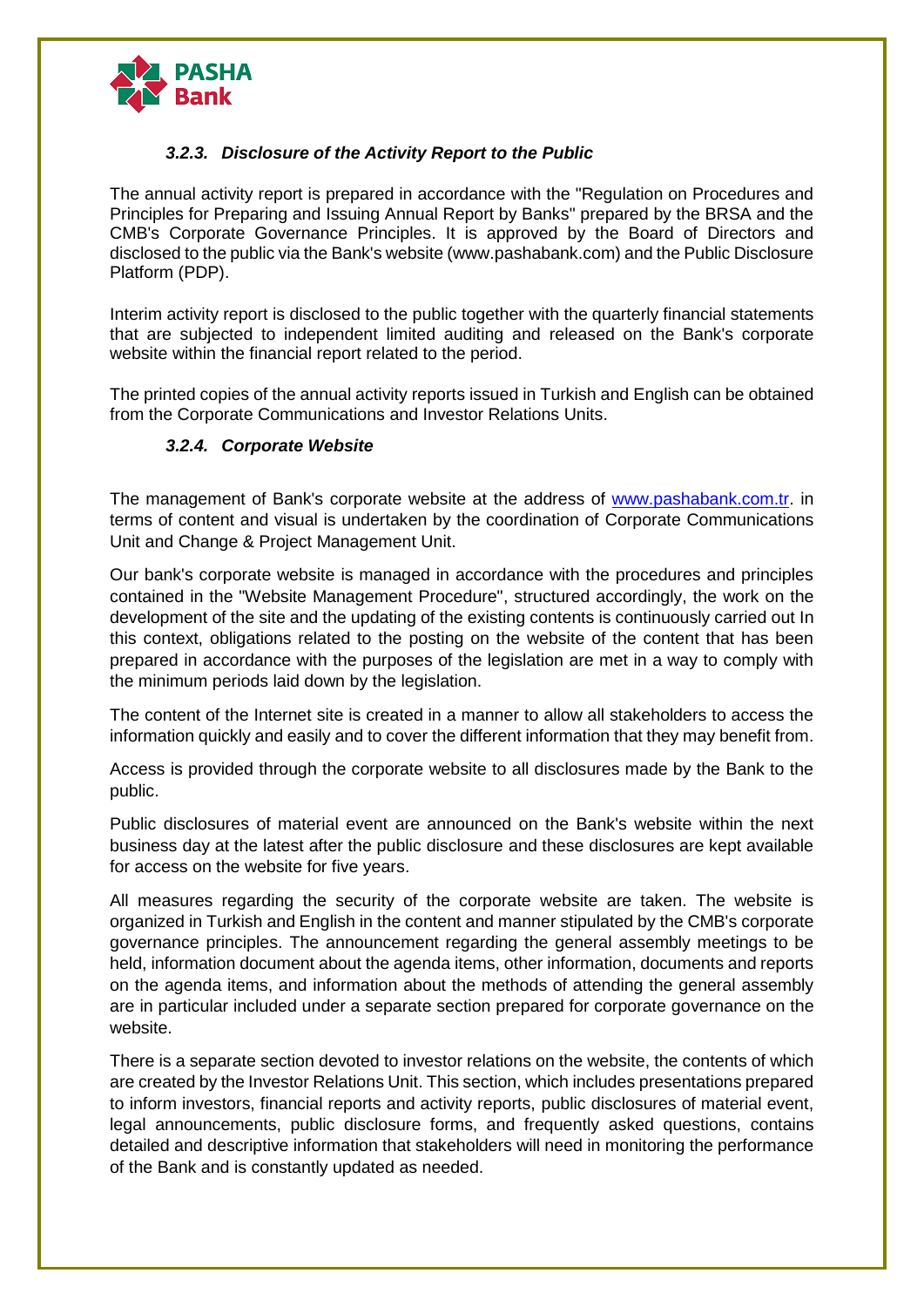

# *3.2.5. Public Disclosure Form*

The announcements covered by the regulations that were put into force by the SPK regarding the bank's public disclosure principles is presented to the attention of investors as foreseen by the relevant legislation. Public disclosure forms prepared in accordance with the information and format required in the related communiqué are signed by a member of the board of directors with the signing authority and the general manager and the notification obligation is fulfilled.

The board of directors is responsible for ensuring that the Public Disclosure Form contains complete, correct, adequate and up-to-date information.

If there is an extraordinary development occurring in the financial and legal status of the Bank, these developments are immediately reflected in the public disclosure form.

# *3.2.6. Informing Through Press Releases*

Press releases can be made through written and visual media when necessary. Informative works conducted via the press and meeting the information requests transmitted via the press are carried out by the Corporate Communications Unit. The Corporate Communications Unit can benefit from the views of the above-mentioned working group and consultants and experts outside the Bank in carrying out such activities.

Employees other than the spokespersons identified by the General Manager do not engage with the media and do not make statements on behalf of the Bank. Coordination of media work is carried out by the General Manager.

# *3.2.7. Information / Promotional Meetings and Presentations*

The Bank may organize informative meetings when it deems necessary to convey its vision, strategy and objectives, and new projects to relevant stakeholders. The participants are informed by means of presentations, bulletins, question/answer schedules etc. that are prepared in coordination by the Investor Relations Unit and Corporate Communications Unit.

Care is taken to ensure that the graphics, tables, and other presentations that will be prepared to inform investors about the issues such as the figures relating to PASHA Bank's financial statements, the price of the debt instruments it issued, etc. reflect the facts in a complete, accurate and easy-to-understand manner and presentations that may cause misunderstanding are avoided.

# *3.2.8. Other Disclosures*

Announcements that are necessary in cases such as amendments to the articles of association, general assembly meetings, capital increase, changes on signatures authorities to represent and bind the Bank are made in accordance with the provisions of the Banking Law and the Commercial Law.

Notifications other than the ones mentioned above are signed and disclosed to the public within the powers prescribed in the signature circular of the Bank.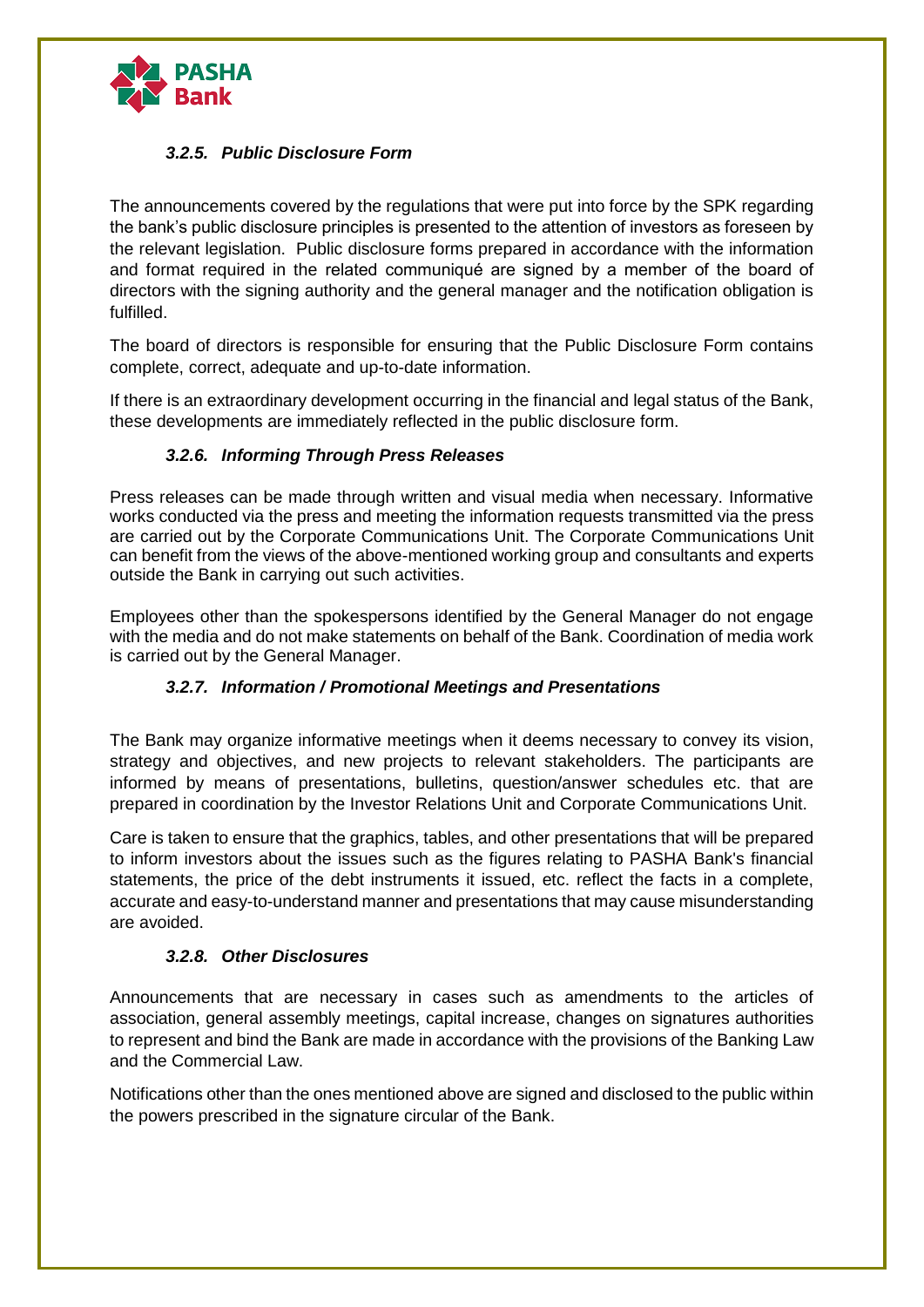

Questions coming through the bank's corporate e-mail address, telephone, and other channels are answered as soon as possible, ensuring the coordination of the business units that are responsible for the process.

# *3.3. Persons Authorized for Public Disclosure*

In addition to the notifications mentioned above, written or oral information requests submitted by any organization/person are evaluated under the coordination and follow-up of the Financial Institutions and Investor Relations Unit.

It is taken into account in the assessment made whether the request is, depending on the content of the request, a trade secret and whether it is of the kind that may affect the investment decisions and the value of the capital market instruments within the framework of the CMB's Communiqué on Material Events Disclosure, No. II-15.1. Written and verbal information requests are answered in accordance with the job descriptions after the assessment by the relevant working group "by the business units responsible for the "Investor Relations" function within the framework of the information previously disclosed to the public and in accordance with the provisions of the disclosure policy.

The Chairman of the Board of Directors, the General Manager or other executives to be deemed appropriate by the persons concerned are authorized to make statements on behalf of the Bank to the press and media and/or data distribution companies.

Apart from this, the assignment of Bank employees as spokesperson on behalf of the Bank in talks held with other stakeholders is subject to approval of the General Manager.

# *3.4. Principles Regarding the Public Disclosure of Forward Looking Statements*

While explaining its financial results, our Bank has accepted the principle to disclose to the public its expectations about the macroeconomic indicators of the following year.

Forward looking statements and basic assumptions underlying these statements are disclosed to the public four times a year at most in principle through the interim financial reports that are prepared in quarterly periods and annual reports.

In the event of the disclosure of forward looking information and expectations to the public, the assumptions are also disclosed. Care is taken to ensure that the disclosed information does not contain baseless, exaggerated forecasts, that it is not misleading and is consistent with the Bank's financial condition and operational results.

In the event of a significant difference occurring between the expectations previously disclosed to the public and the realizations, the reasons for these differences are also included in the disclosures to be made relating to forward looking assessments.

### *3.5. Persons with Administrative Responsibility*

The persons who have administrative responsibility within the framework of the CMB's Communiqué on Material Events Disclosure no. II-15.1 have been designated as members of the board of directors of the Bank and persons who have regular access directly or indirectly to the insider information that is related to the Bank and who are authorized to make administrative decisions affecting the Bank's future development and commercial objectives.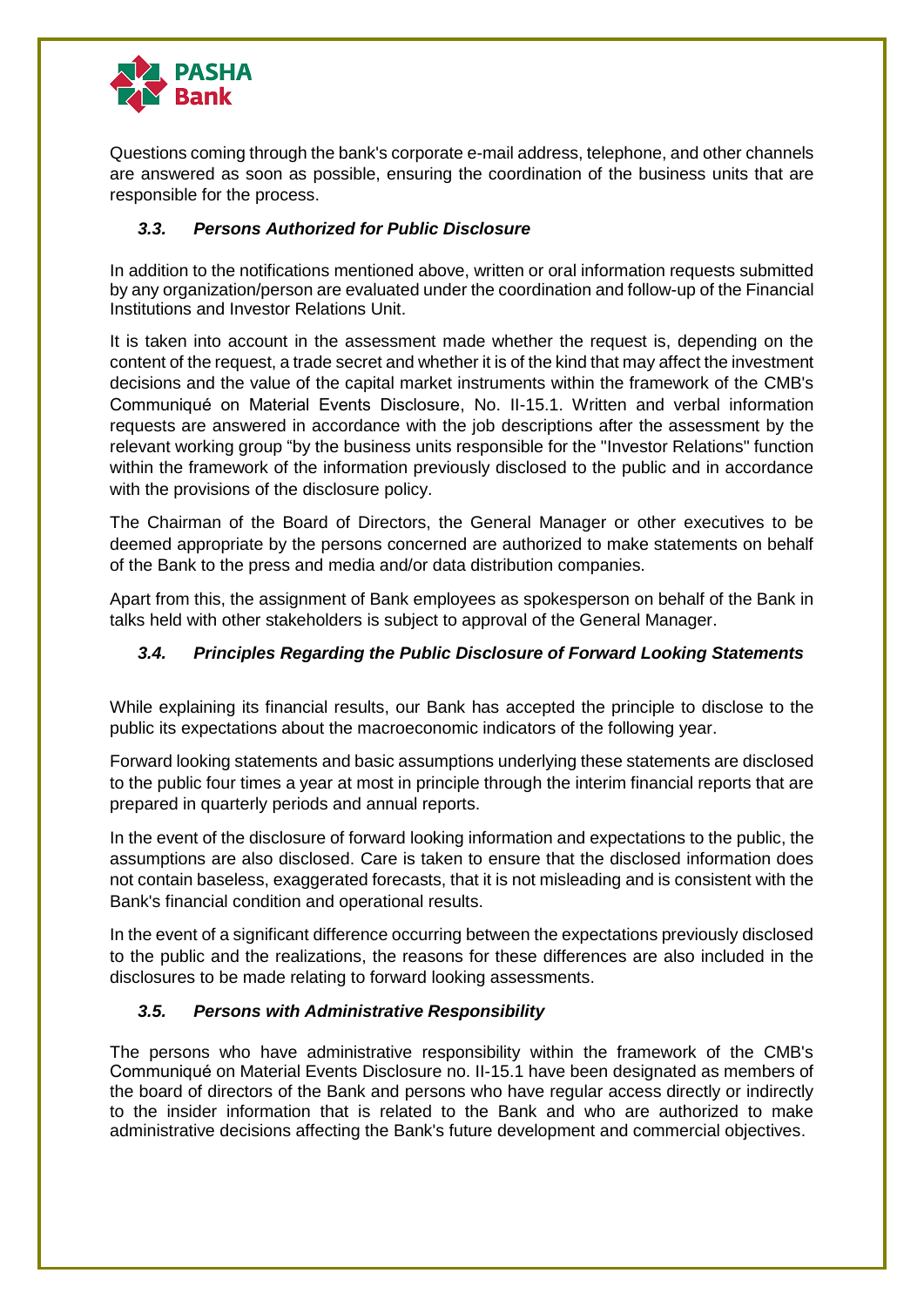

In this context, the persons in question who have access to information regularly and who are also authorized to make administrative decisions at the same time consist of members of the board of directors of the Bank's direct and indirect major shareholders, members of the board of directors of the Bank, members of the committee, general manager, deputy general managers and directors.

### *3.6. Measures Taken to Ensure Confidentiality Until Material Events are Disclosed to the Public*

Bank employees having access to insider information are informed by the Bank about criminal sanctions that they would face in the event of violation of legal obligation and liability falling upon them because of having such information.

On the other hand, the other parties involved are informed that they are obliged to protect the confidentiality of this information, in the process of the occurrence of the material event and in the process from the occurrence of the material event until its disclosure.

In the agreements in which internal information will be shared temporarily for Consulting/Independent Auditing, etc. reasons and/or in the agreements concluded with parties that will have access to internal information temporarily, it is ensured that provisions for the protection of the confidentiality of such information are included or that a confidentiality agreement is signed additionally to make sure that the relevant parties are under the obligation to keep such information confidential.

As a general principle, those working for and on behalf of the Bank cannot share with third parties in any way any information that has not yet been disclosed to the public and that can be evaluated as a material event . In the event that it is determined that the insider information has been disclosed inadvertently by such persons to third parties, a material event disclosure is made if it is concluded that the confidentiality of information cannot be achieved under the CMB regulations.

The list of those who have access to insider information within the Bank is kept up-to-date by the Investor Relations.

# *3.7. Monitoring News and Rumors in Press and Media and on Websites*

News about the Bank that appears in the print and broadcast media is followed up through a professional media monitoring agency and evaluated by the Corporate Communications Unit. In the event that a news about the Bank without a factual basis is encountered, the issue is assessed by the relevant working group.

In relation to the accuracy or adequacy of the news/information that is identified in the print and broadcast media and on websites which has content except for information disclosed to the public via public disclosures of material event, issuance certificates, financial statements and activity reports that have been previously disclosed to public and which are originated from persons who are not authorized to represent PASHA Yatırım Bankası A.Ş., the public disclosure is made in the form of Material Event Disclosure in the event that the issue has content requiring a Material Event Disclosure to be made.

If there is an important news item that can be assessed as insider information which may affect investor's decision, the Material Event Disclosure is made on the issue.